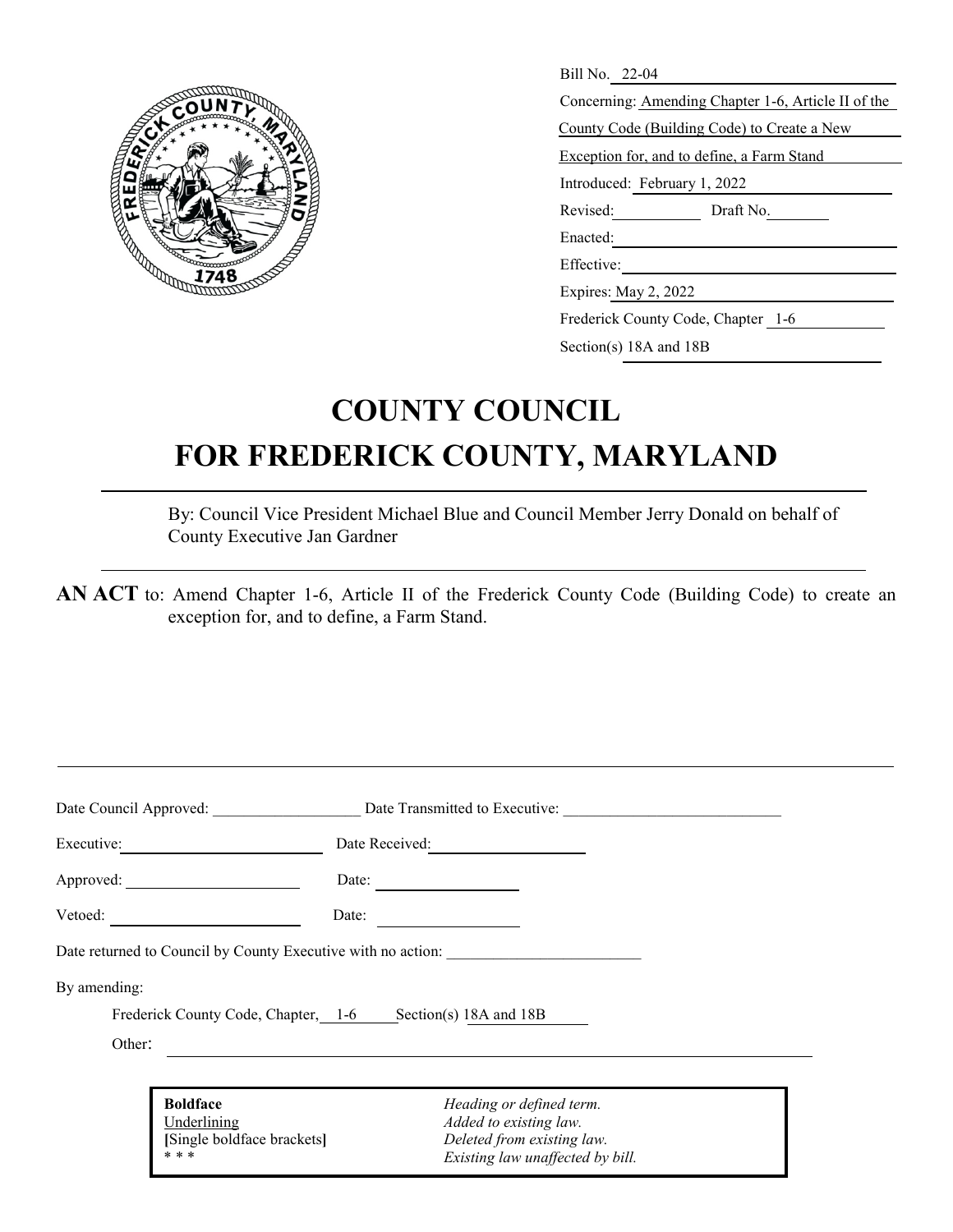| $\mathbf{1}$                                                                                                              | Bill No. 22-04                                                                                               |
|---------------------------------------------------------------------------------------------------------------------------|--------------------------------------------------------------------------------------------------------------|
| $\overline{2}$                                                                                                            |                                                                                                              |
| $\mathfrak{Z}$                                                                                                            | The County Council of Frederick County, Maryland, finds it necessary and appropriate to amend the            |
| $\overline{4}$                                                                                                            | Frederick County Code to amend Chapter 1-6, Article II (Building Code) to define, and to create an exception |
| $5\overline{)}$                                                                                                           | from Building Permit requirements for, a Farm Stand.                                                         |
| 6                                                                                                                         | NOW, THEREFORE, BE IT ENACTED BY THE COUNTY COUNCIL OF FREDERICK COUNTY,                                     |
| $\tau$                                                                                                                    | MARYLAND, that the Frederick County Code be, and it is hereby, amended as shown on the attached Exhibit      |
| 8                                                                                                                         | $\underline{1}.$                                                                                             |
| 9<br>10<br>11<br>12<br>13<br>14<br>15<br>16<br>17<br>18<br>19<br>20<br>21<br>$22\,$<br>$23\,$<br>24<br>25<br>$26\,$<br>27 | M. C. Keegan-Ayer, President<br>County Council of Frederick County,<br>Maryland                              |
| 28                                                                                                                        |                                                                                                              |
|                                                                                                                           | 29                                                                                                           |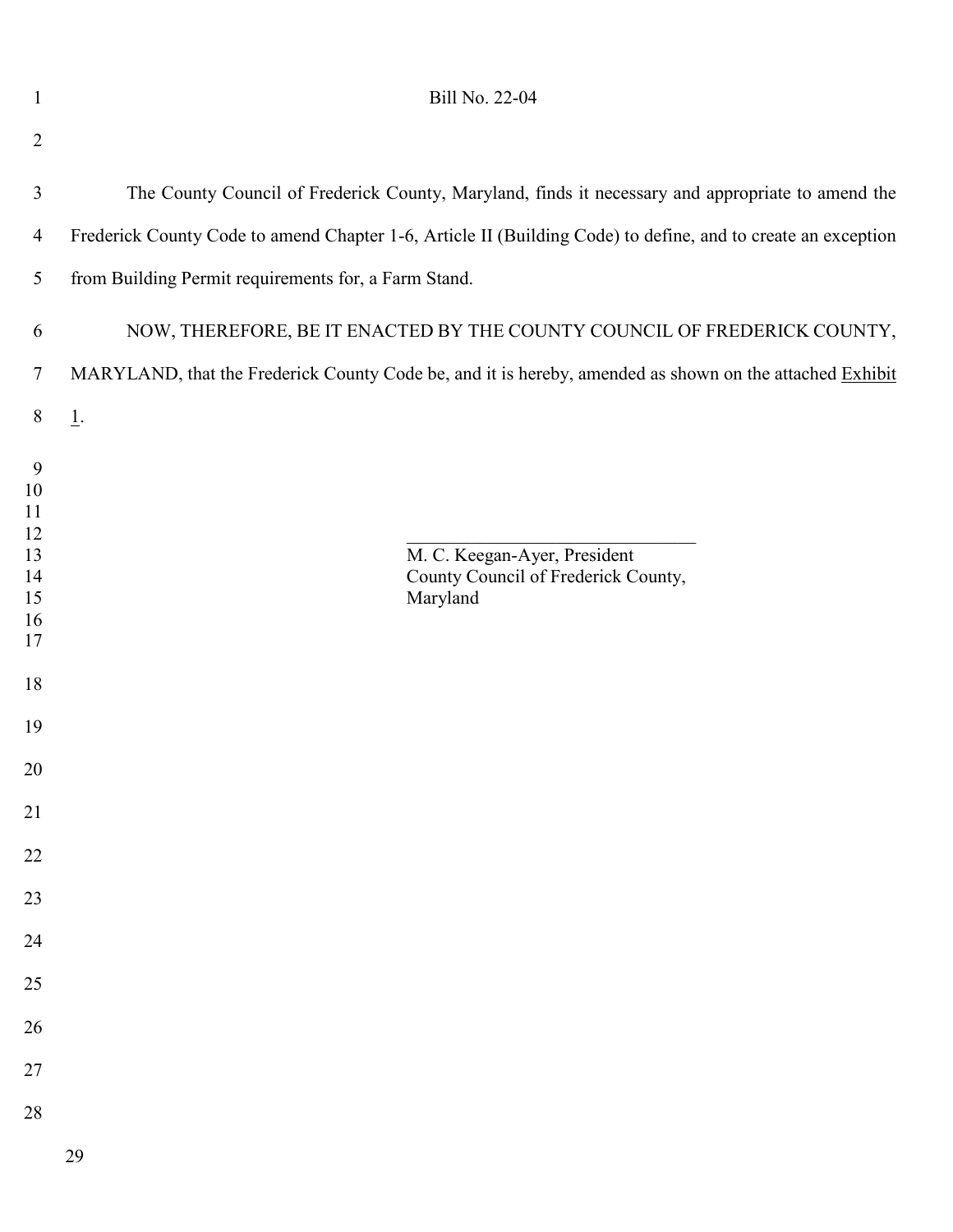| $\overline{2}$                             | §1-6-18A. LOCAL AMENDMENTS TO INTERNATIONAL BUILDING CODE.                                                                                                                                                                                                                                                                                                                                                                                                                                     |
|--------------------------------------------|------------------------------------------------------------------------------------------------------------------------------------------------------------------------------------------------------------------------------------------------------------------------------------------------------------------------------------------------------------------------------------------------------------------------------------------------------------------------------------------------|
| 3<br>$\overline{4}$<br>5                   | The International Building Code, 2018 Edition as adopted by the State of Maryland in the<br>Maryland Building Performance Standards (COMAR 05.02.07) is hereby amended as described<br>and shown below:                                                                                                                                                                                                                                                                                        |
| 6                                          | Subsection 101.2 is hereby amended by adding the following exceptions:                                                                                                                                                                                                                                                                                                                                                                                                                         |
| $\overline{7}$<br>$\,8\,$<br>9<br>10<br>11 | Exception 4[2]: Agricultural Buildings and Farm Stands. The provisions of this code shall<br>not apply to the construction, alteration, addition, repair, removal, demolition, use, location or<br>maintenance of agricultural buildings and farm stands. This provision does not exempt the owner<br>from obtaining required zoning certificates, electrical or plumbing permits, nor from complying<br>with all other applicable local, state and federal regulations, laws, and ordinances. |
| 12<br>13                                   | An "agricultural building" for purposes of this subsection means a building or structure utilized<br>for agricultural activity as defined in the International Building Code:                                                                                                                                                                                                                                                                                                                  |
| 14<br>15<br>16<br>17                       | "Agricultural Building. A structure designed and constructed to house farm implements, hay,<br>grain, poultry, livestock or other horticultural products. This structure shall not be a place of<br>human habitation or a place of employment where agricultural products are processed, treated or<br>packaged, nor shall it be a place used by the public."                                                                                                                                  |
| 18                                         | A "farm stand" for purposes of this subsection means:                                                                                                                                                                                                                                                                                                                                                                                                                                          |
| 19<br>20<br>21<br>22                       | "Farm Stand": A structure that does not exceed 600 square feet which may be used to process,<br>treat, or package agricultural products, the majority of which are produced on the farm. A Farm<br>Stand may not be used as a place of human habitation or employment, nor used or occupied by<br>the public.                                                                                                                                                                                  |
| 23                                         | *****                                                                                                                                                                                                                                                                                                                                                                                                                                                                                          |
| 24<br>25                                   | Subsection 105.2 is hereby modified to read as follows:                                                                                                                                                                                                                                                                                                                                                                                                                                        |
| 26<br>27                                   | 105.2 Work exempt from permit.                                                                                                                                                                                                                                                                                                                                                                                                                                                                 |
| 28<br>29                                   | Building:                                                                                                                                                                                                                                                                                                                                                                                                                                                                                      |
| 30<br>31<br>32<br>33                       | 1. One-story detached accessory structures with eave heights less than 10 feet, used as<br>tool and storage sheds, playhouses, and similar uses, provided the floor area does not exceed 150<br>square feet.                                                                                                                                                                                                                                                                                   |
| 34<br>35                                   | 2. Fences - delete "not over 7 feet high".                                                                                                                                                                                                                                                                                                                                                                                                                                                     |
| 36<br>37                                   | [Items $3 - 13$ unchanged]                                                                                                                                                                                                                                                                                                                                                                                                                                                                     |

Underlining *indicates matter added to existing law.* **[**Single boldface brackets**]** *indicates matter deleted from existing law.* \*\*\* **-** *indicates existing law unaffected by bill.*